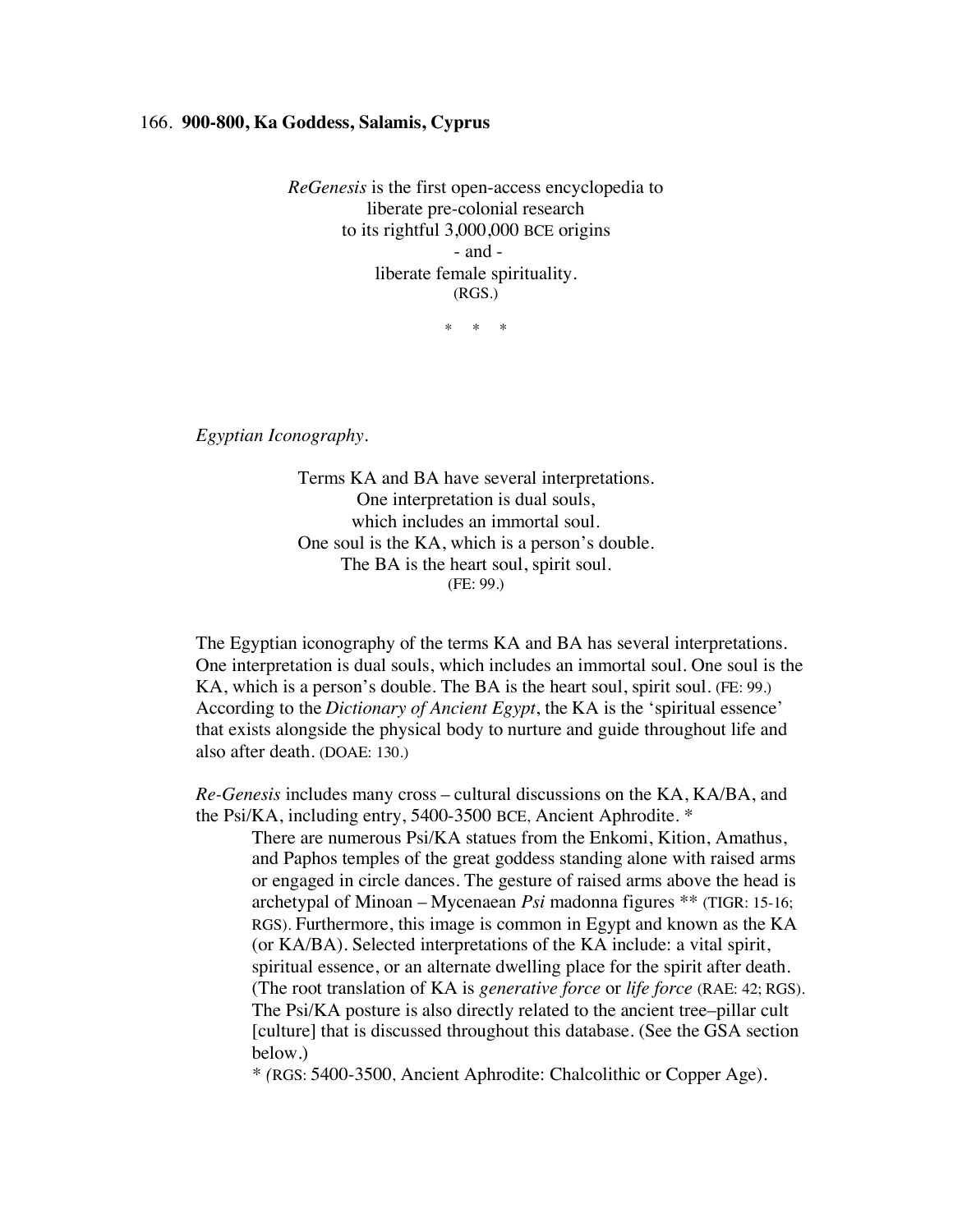\*\* As in *L'Euguélionne*, Psi relates to the study of psychology, psychiatry, and psychobiology (AOW: 46-47; RGS).

Further Psi/KA research on ancient tree-pillar cults [cultures]:

- Evans, Sir Arthur. *The Mycenaean Tree and Pillar Cult and Its Mediterranean Relations: With Illustrations from Recent Cretan Finds*. London, England: Macmillan, 1901. (MTPC.)
- James, Edward Oliver. *The Tree of Life: An Archaeological Study*. Leiden, Netherlands: Brill, 1966. (TOL.)
- Keel, Othmar. *Goddesses and Trees, New Moon and Yahweh*. Sheffield, England: Sheffield Academic Press, 1998. (GAT.)
- Meekers, Marijke.*Sacred Tree on Cypriote Cylinder Seals*. Nicosia, Cyprus: Report of the Department of Antiquities Cyprus: 1987. 66-76. (STCC.)

Meditation Consideration: the vital KA spirit becomes physically manifested when one stands in the KA posture with arms raised: drawing down a generative force. (RAE: 42.) By meditating in this KA posture, the spiritual essence or one's divine double then becomes integrated with the physical body. (For an image of the KA posture, see the Salamis coin in the GSA Section below, along with many other *Re-Genesis* GSA examples.)

With up stretched arms, the KA goddess also reflects the Horns of Consecration or celebratory sun posture. Bernard Dietrich suggests that this goddess iconography is related to Astarte/Aphrodite due to the Phoenician influence as well as the "Mycenaean 'Psi' type goddess figurine [figures]" (TIGR: 15-16.) In addition to the Phoenician influence, this image is often found on Egyptian artifacts as well as seal stones from Crete. The KA is also the generic symbol for the female, the planet "Venus", and the Egyptian Ankh. (The root translation of KA is *generative force or life force*. (RAE: 42.)) (TIGR: 15-16; MHE: 129-130; DWS: Figs. 3b, 49b, 132c, 133, 160a, 168b, 185, 218c, 221, 225a, 246, and 331b.)

Further KA goddess research: 5400-3500, Ancient Aphrodite: Chalcolithic or Copper Age; 4000, Nile Bird Goddess, Egypt; 1500, Lachish Ewer, Triangle, and Menorah; and 664-525, Neith and Black Virgin at Sais Temple, Egypt. (Also see Horns of Consecration information in BCE entries: 15,000-12,000, Lascaux Cave; and 7000-5000, Early Neolithic Crete.) (RGS.)

Further Psi/KA goddess research: 25,000, Caravanserai, Trade Routes, and Dark Mothers; 15,000-12,000, Lascaux Cave; 10,000, Grotta dell'Addaura; 7000-5000, Early Neolithic Crete; 5500-3500, Cucuteni (Tripolye) Culture, Eastern Europe; 5400-3500, Ancient Aphrodite: Chalcolithic or Copper Age; 4000, Nile Bird Goddess, Egypt; 2000-1450, Middle Bronze Age, Crete, Chthonian Peak Temple (Palace) Period, Middle Minoan Period (MM IA-MMII); 2,000, Asherah; 1900- 1800, Dawning of the African Alphabet and the Aniconic Goddess Triangle; 1500, Lachish Ewer, Triangle, and Menorah; 1400-1000, Post Palace Period; 800,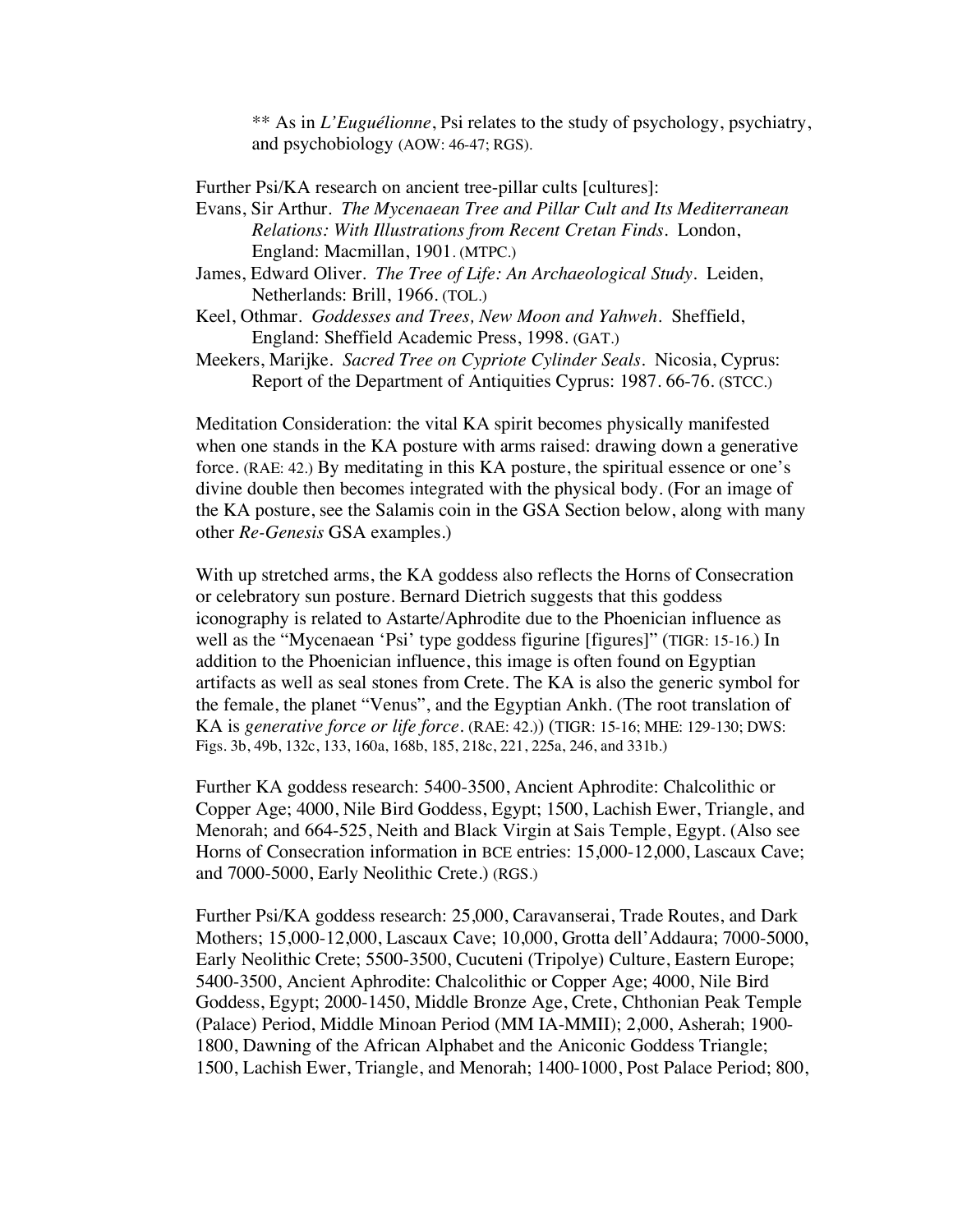Tanit (also Taanit, Ta'anit, Tannit, or Tannin); and 664-525, Neith and Black Virgin at Sais Temple, Egypt. (RGS.)

Further research and discussions about bucranium, fallopian tubes, Horns of Consecration (or 'celebratory sun posture'), plus Psi/KA goddesses: 15,000- 12,000, Lascaux Cave; 13,000-11,000, Altamira Cave; 7000-5000, Early Neolithic Crete; and 2600-2000, Early Bronze Age, Crete, Chthonian \* Prepalatial Early Minoan (EM I-III). (RGS.) **\*** (Earth mother, Chthonia.)

Further wayside shrine or ancient caravanserai research: 40,000, Har Karkom; 25,000, Caravanserai, Trade Routes, and Dark Mothers; 12,000 Pamukkale*/*Hierapolis, Anatolia (Central Turkey); 3250, Scorpion Tableau, Earliest Egyptian Proto-Hieroglyphics; 3000, Tell Brak; 2200, Nahariyah and Ashrath-Yam; 1800, Re-Visioning Goddess Sarah and Abraham; 1750-1700, Goddess of Kultepe, Anatolia; 1000, Ephesus, Anatolia; 900, Taanach, Canaanite Libation Stand; 800, Tanit; 800, Carthage, Africa, the Goddess Tanit and Sacrifice; 630-620, Goddess Kore, Izmir, Turkey; 600-398, Astarte/Anat/Ashtaroth/Asherah/Ishtar and Yahweh, Egypt; 630-620, Goddess Kore, Izmir, Turkey; 600, Goddess Kaabou at Petra, Jordan plus Mecca, Saudi Arabia; 370, Isis and Philae, Egypt; 323-30, Kom Ombo Temple; and 100, Mecca, the Ka'aba and Sacred Stones. (RGS.)

Further Psi/KA research:

- Evans, Sir Arthur. *The Mycenaean Tree and Pillar Cult and Its Mediterranean Relations: With Illustrations from Recent Cretan Finds*. London, England: Macmillan, 1901. (MTPC.)
- James, Edward Oliver. *The Tree of Life: An Archaeological Study*. Leiden, Netherlands: Brill, 1966. (TOL.)
- Keel, Othmar. *Goddesses and Trees, New Moon and Yahweh*. Sheffield, England: Sheffield Academic Press, 1998. (GAT.)
- Meekers, Marijke.*Sacred Tree on Cypriote Cylinder Seals*. Nicosia, Cyprus: Report of the Department of Antiquities Cyprus: 1987. 66-76. (STCC.)

Further research on the horns of consecration:

Cameron, Dorothy O. *Symbols of Birth and Death in the Neolithic*. London, England: Kenyon-Deane, 1981. (SBDN.)

- \_\_\_\_\_. *The Ghassulian Wall Paintings*. London, England: Kenyon- Deanne, 1981.
- \_\_\_\_\_. "The Symbolism of the Ancestors." *ReVision* 20.3 (Winter 1998): 6- 11. (SA.)
- Crawford, Osbert Guy Stanhope. *The Eye Goddess*. 2nd ed. Oak Park, IL: Delphi Press, 1991. (TEG.)
- Gimbutas, Marija Alseikaite. *Goddesses and Gods of Old Europe, 6500-3500 BC: Myths and Cult Images*. 2nd ed. London, England: Thames and Hudson, Ltd., 1984. [*The Gods and Goddesses of Old Europe, 7000-3500*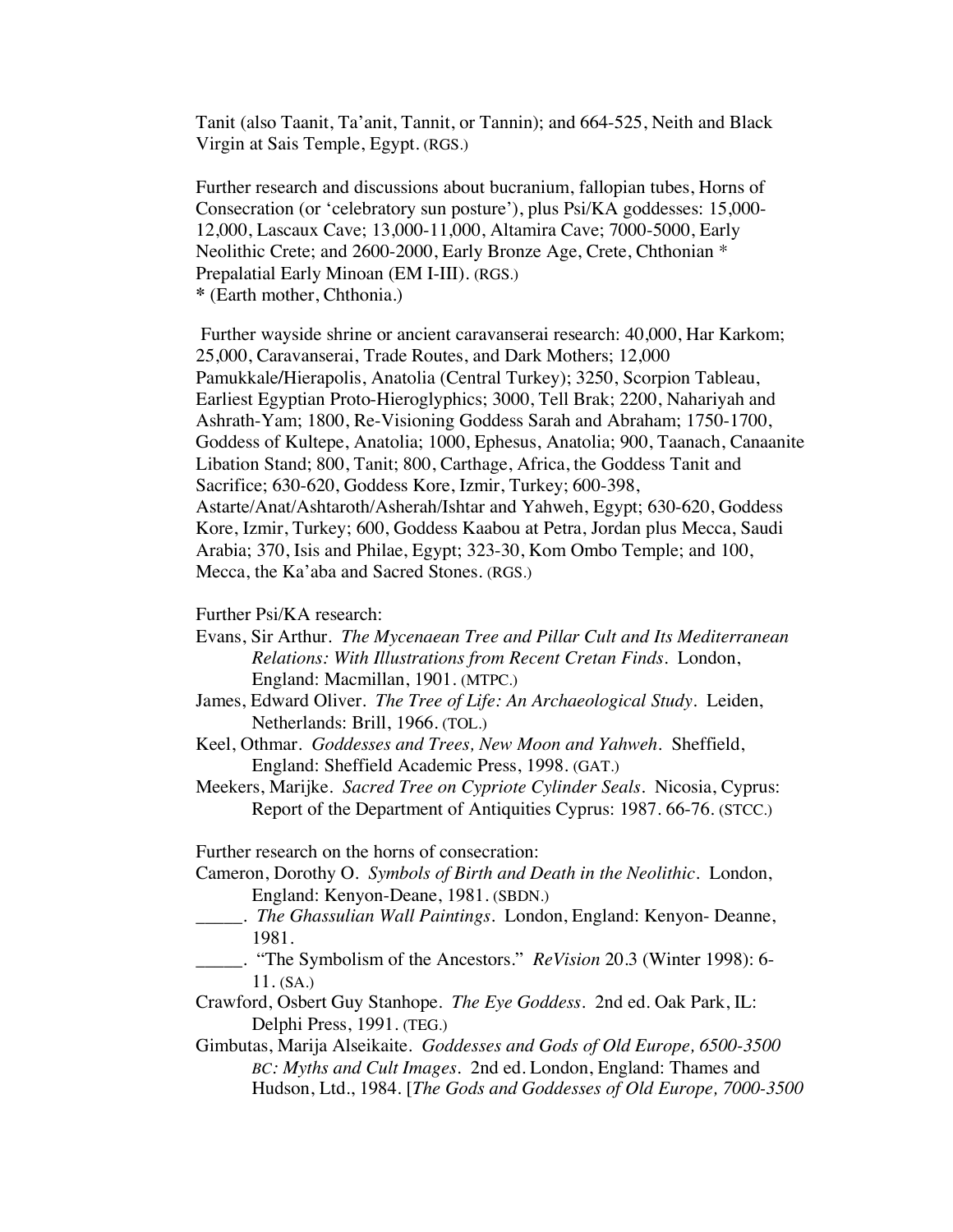*BC: Myths, Legends, and Cult Images.* Berkeley, CA: University of California Press, 1974.] (GGE.) \_\_\_\_\_. *The Language of the Goddess*. San Francisco, CA: Harper San Francisco, 1989.(LOG.) \_\_\_\_\_. *The Living Goddesses*. Supplemented and Ed. by Miriam Robbins Dexter. Berkeley, CA: University of California Press, 1999. Proof copy. 33-36. (TLG.) Evans, Sir Arthur. *The Palace of Minos.* 6 Volumes. London, England: Macmillan, 1930. (POM.) Levy, Gertrude Rachel. *The Gate of Horn: A Study of the Religious Conceptions of the Stone Age, and Their Influence upon European Thought.* London, England: Faber and Faber, 1948. (GOH.) Marshack, Alexander. *The Roots of Civilization: The Cognitive Beginnings of Man's First Art, Symbol and Notation.* Mount Kisco, NY: Moyer Bell, 1991. (TROC.) Mellaart, James. *Çatal Hüyük: A Neolithic Town in Anatolia*. New York, NY: McGraw-Hill, 1967. (CH.) Mellaart, James, Udo Hirsch, and Belkıs Balpınar. *The Goddess From Anatolia*. Milan: Eskenazi, 1989. (GOA.) Nilsson, Martin Persson*. The Minoan-Mycenaean Religion and its Survival in Greek Religion.* 1927. New York, NY: Biblo and Tannen, 1950. 165-193. (MMRS.) Further Cypriot discoveries and discussions: Karageorghis, Jacqueline. *Kypris: The Aphrodite of Cyprus: Ancient Sources and Archaeological Evidence*. Nicosia, Cyprus: A.G. Leventis Foundation, 2005. (K) Vagnetti, Lucia. "Stone Sculpture in Chalcolithic Cyprus." *Bulletin of the American Schools of Oriental Research* No. 282/283, Symposium: Chalcolithic Cyprus (May-Aug. 1991): 139-151. (SSCC.)

IMAGE: COIN OF KA DEITY WITH RAISED ARMS: SALAMIS, CYPRUS. PHOTO: © GSA. DESCRIPTION: COIN OF KA DEITY WITH RAISED ARMS FROM SALAMIS, CYPRUS.

SLIDE LOCATION RE-GENESIS PHASE 2, SHEET 2, ROW 4, SLEEVE 4, SLIDE #32, BCE. IT\_RPT\_S2\_R4\_SL4\_S32.jpg

SHOT ON LOCATION: NICOSIA ARCHAEOLOGICAL MUSEUM: CYPRUS, GREECE. NOTE 1: FIELDWORK PROJECT 1988.

IMAGE: NORTHERNMOST AERIAL VIEW: SALAMIS, CYPRUS. PHOTO: © GSA. DESCRIPTION: NORTHERNMOST AERIAL VIEW OF SALAMIS INCLUDING GYMNASIUM, THEATER, STADIUM, AND AMPHITHEATER, CYPRUS. SLIDE LOCATION CYPRUS, SHEET 1, ROW 2, SLEEVE 2, SLIDE #28, BCE. CU\_CYP\_S1\_R2\_SL2\_S29 VS. > CU\_CYP\_S1\_R2\_SL2\_S28. SHOT ON LOCATION: BRITISH MUSEUM: LONDON, ENGLAND. NOTE 1: **F**IELDWORK PROJECT 2002. PHOTO: NOTE CORRECT SLIDE KEY, CHRISI KARVONIDES' TEAM.

IMAGE: KA (THE SOUL) ICONOGRAPHY AT THE SACRED LAKE: KARNAK, EGYPT.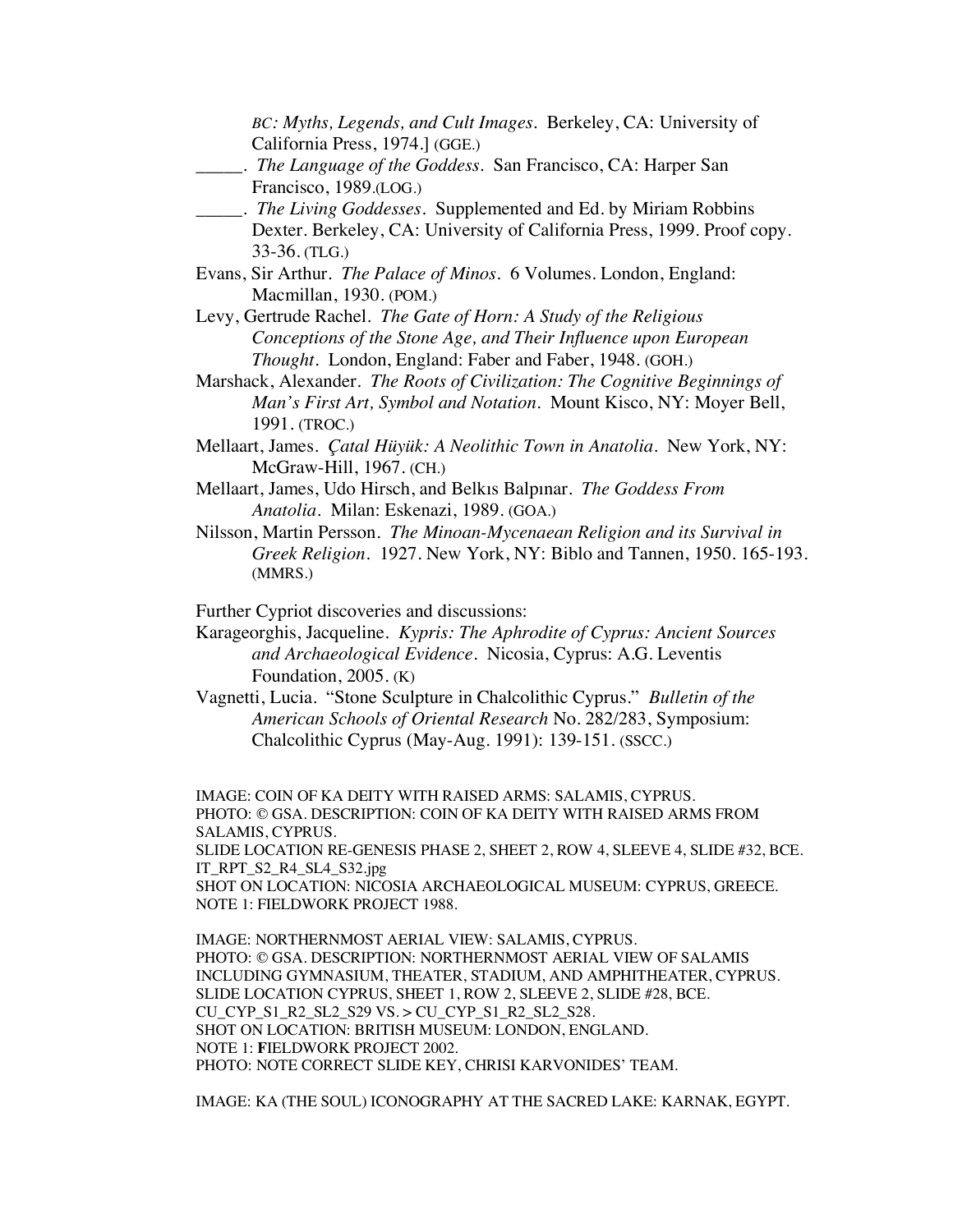PHOTO: GSA DESCRIPTION SIGN: KA (THE UNIVERSAL SOUL) ICONOGRAPHY IS LOCATED ON THE APPROACH TO THE SACRED LAKE, KARNAK, EGYPT. SLIDE LOCATION EGYPT, SHEET 23, ROW 2, SLEEVE 3, SLIDE #85, BCE. CO\_EGY\_S23\_R2\_SL3\_S85.jpg

SHOT ON LOCATION: LUXOR, EGYPT.

NOTE 1: "TO DIE IS TO REJOIN ONE'S *KA* (MG: 246)."

NOTE 2: THE FUNDAMENTAL TRANSLATION FOR THE KA IS USUALLY ENERGY (I.E. UNIVERSAL ENERGY) AND THE BA IS SOUL (I.E. INDIVIDUAL SOUL) (STWE: 125; RGS).

NOTE 3 RE. KA-BA ORIGINS.

'IN A PARALLEL IMAGE,' THE PERSONAL BA – SOUL IS ONE'S SPIRIT SOUL THAT DURING THE DEATHING PROCESS MAY HOVER OR APPEAR AS A BIRD TO JOIN WITH THE KA SOUL, THE UNIVERSAL, GAIAN – LIFE – FORCE, THE GREAT MOTHER WHO BECKONS: 'BEHOLD I AM BEHIND THEE, I AM THY TEMPLE, THY MOTHER, FOREVER AND FOREVER.' TO DIE IS TO REUNITE WITH ONE'S KA (KG: 63, 67; MG: 245-46; RGS). (SOURCE ABOVE.)

NOTE 4: FIELDWORK PROJECT 1985-1989.

PHOTO: EGYPTIAN SIGNAGE, CHRISI KARVONIDES' TEAM.

IMAGE: KA/ANKH TANIT: TUNIS, TUNISIA.

PHOTO: © GSA. DESCRIPTION: TRIUNE LIMESTONE STELA OF TANIT, ANICONIC PICTOGRAPH OF THE KA/ANKH FROM GOLGOI OR IDALION, CYPRUS. THE KA IS ALSO THE GENERIC SYMBOL FOR THE FEMALE, THE PLANET "VENUS," AND THE EGYPTIAN ANKH. (THE ROOT TRANSLATION OF KA IS *GENERATIVE FORCE OR LIFE FORCE*. (RAE: 42.))

SLIDE LOCATION KA, SHEET 1, ROW 1, SLEEVE 1, SLIDE 25. BCE.

IT\_KA\_S1\_R1\_SL1\_S25.

SHOT ON LOCATION: BARDO MUSEUM: TUNIS, TUNISIA.

NOTE 1: FYI (DPA: LXXXVIII, #Z 136-137.)

NOTE 2: ALSO NOTE THAT THE ICONOGRAPHY OF THIS STELA IS FOUND IN LINEAR A, CRETE, GREECE.

NOTE 4: FIELDWORK PROJECT 1989.

IMAGE: TREE – OF – LIFE KA/PSI MOTIF: CYPRUS, GREECE.

PHOTO: © GSA. DESCRIPTION: TREE – OF – LIFE IN A PSI/KA MOTIF. LOCATION IS GOLGOI OR IDALION, CYPRUS.

SLIDE LOCATION KA, SHEET 1, ROW 1, SLEEVE 3, SLIDE #19, BCE. IT\_KA\_S1\_R1\_SL3\_S19.

SHOT ON LOCATION: METROPOLITAN MUSEUM OF ART: NEW YORK, NY. NOTE 1: (TANNIT–LIKE VULVIC TRIANGLE BASE) WITH SPHINXES. MOTIF: A MEMORIAL LIMESTONE STELE THAT INCLUDES PHOENICIAN INFLUENCES. LOCATION IS GOLGOI OR IDALION, CYPRUS.

NOTE 2 : STYLIZED 'TREE – OF – LIFE' ORIGINATED FROM THE BRONZE AGE AND HAS "CONNOTATIONS OF FERTILITY AND THE RENOVATION OF NATURE."

(SIGNAGE: METROPOLITAN MUSEUM OF ART, NY.)

NOTE 3: PSI/KA MOTIF IS DIRECTLY RELATED TO THE ANCIENT TREE-PILLAR CULT [CULTURE] THAT IS DISCUSSED THROUGHOUT RE-GENESIS. NOTE 4: FIELDWORK PROJECT 1993-2002.

IMAGE: KA FEMALE WITH RAISED ARMS: CYPRUS, GREECE. PHOTO: © GSA. DESCRIPTION: OCHRED STATUE OF FEMALE IN KA POSTURE WITH RAISED ARMS AND POLOS, CYPRUS, GREECE. SLIDE LOCATION CYPRUS, SHEET 5, ROW 3, SLEEVE 2, SLIDE #36, BCE. CU\_CYP\_S5\_R3\_SL2\_S36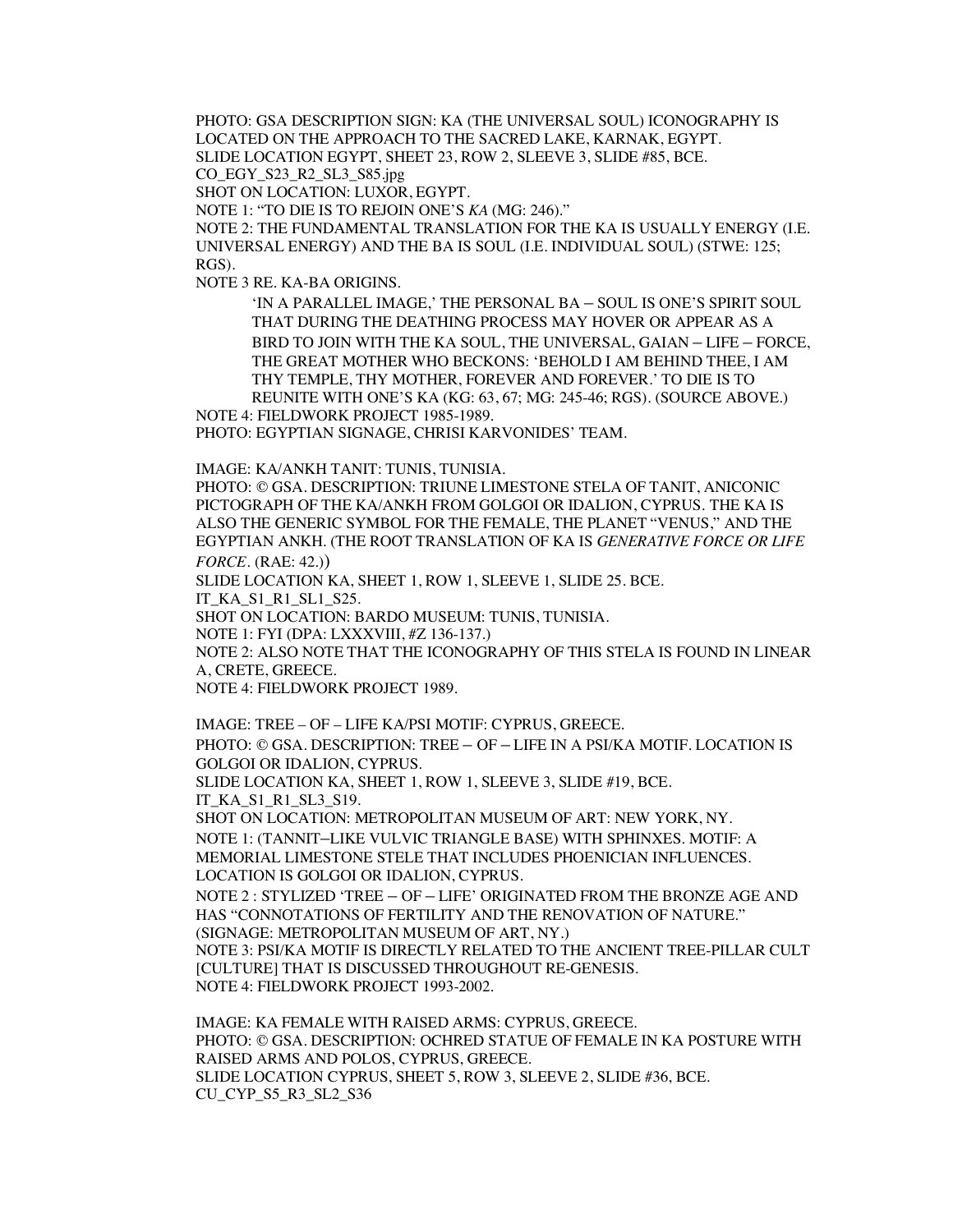SHOT ON LOCATION: NICOSIA ARCHAEOLOGICAL MUSEUM: CYPRUS, GREECE. NOTE 1: FIELDWORK PROJECT 1988.

IMAGE: KA FEMALE WITH RAISED ARMS: CYPRUS, GREECE. PHOTO: © GSA. DESCRIPTION: KA FEMALE STATUE INCLUDING TRIANGLE WITH RAISED ARMS, CYPRUS, GREECE. SLIDE LOCATION CYPRUS, SHEET 5, ROW 4, SLEEVE 5, SLIDE #30, c.  $11<sup>m</sup>$  CENTURY BCE.

CU\_CYP\_S5\_R4\_SL5\_S30.

SHOT ON LOCATION: NICOSIA ARCHAEOLOGICAL MUSEUM: CYPRUS, GREECE. NOTE 1: LAURA SHANNON'S "WOMEN'S RITUAL DANCE." (WRD: 138-157.) NOTE 2: "THE TRIANGLE AS THE [GENERATIVE] *YONI* (WOMB, VAGINA, VULVA; PLACE OF ORIGIN, BIRTH, AND REST) (MN: 78)." NOTE 3: FIELDWORK PROJECT 1988.

IMAGE: FACE OF VULVA & RAISED ARMS: KA POSTURE, MIDDLE EAST. PHOTO: © GSA. DESCRIPTION: BRASS FACE OF VULVA WITH BREASTS ON RAISED ARMS IN A KA POSTURE, MIDDLE EAST. SLIDE LOCATION KA, SHEET 1, ROW 4, SLEEVE 1, SLIDE #23, 1300-1200 BCE. IT\_KA\_S1\_R4\_SL1\_S23.

SHOT ON LOCATION: MIDDLE EAST.

NOTE 1. THE KA IS ALSO THE GENERIC SYMBOL FOR THE FEMALE, THE PLANET *VENUS* AND THE EGYPTIAN ANKH. (THE ROOT TRANSLATION OF KA IS

*GENERATIVE FORCE OR LIFE FORCE*. (RAE: 42.))

NOTE 2. THE GENERATIVE YONI/WOMB/VAGINA/VULVA AS A PLACE OF ORIGIN AND BIRTH. (MN: 78.)

NOTE 3: THIS IMAGE MAY ALSO BE INTERPRETED AS A SHEELA-NA-GIG. NOTE 4: FIELDWORK PROJECT.

PHOTO NOTE: FOR FURTHER RESEARCH AND IMAGES:

RESOURCE: (MUSEUM ART RESOURCE.)

RESOURCE: (BRITISH MUSEUM: LONDON, ENGLAND.)

RESOURCE: (ARCHAEOLOGY, ARCHITECTURE & ART.)

IMAGE: KA CIRCLE DANCE: CYPRUS, GREECE. PHOTO: © GSA. DESCRIPTION: KA FEMALES WITH RAISED ARMS IN CIRCLE DANCE, CYPRUS, GREECE. SLIDE LOCATION CYPRUS, SHEET 5, ROW 1, SLEEVE 4, SLIDE #18, 350-300 BCE. CU CYP S5\_R1\_SL4\_S18. SHOT ON LOCATION: NICOSIA ARCHAEOLOGICAL MUSEUM: CYPRUS, GREECE. NOTE 1: LAURA SHANNON'S "WOMEN'S RITUAL DANCE." (WRD: 138-157.)

IMAGE: KA FEMALE WITH RAISED ARMS AT THE VILLA OF MYSTERIES: POMPEII, ITALY.

PHOTO: © GSA. DESCRIPTION: DANCING FEMALE WITH RAISED ARMS (KA POSITION) AT VILLA OF MYSTERIES, POMPEII, ITALY. SLIDE LOCATION ITALY, SHEET 6, ROW 3, SLEEVE 3, SLIDE #33, BCE. CO\_MIT\_S6\_R3\_SL2\_S35 SHOT ON LOCATION: POMPEII, ITALY. NOTE 1: FIELDWORK PROJECT 1987.

IMAGE: APHRODITE'S BLACK TRIANGULAR STONE (EGYPTIAN KA/ANKH) AT PAPHIAN SANCTUARY: KOUKLIA, CYPRUS. PHOTO: © GSA. DESCRIPTION: COIN OF APHRODITE'S BLACK TRIANGULAR (VULVA-SHAPE) BAETYL **(**STONE), PAPHIAN SANCTUARY IN KOUKLIA, CYPRUS. (TRIANGLE/ANKH = FEMALE SIGN OF LIFE.)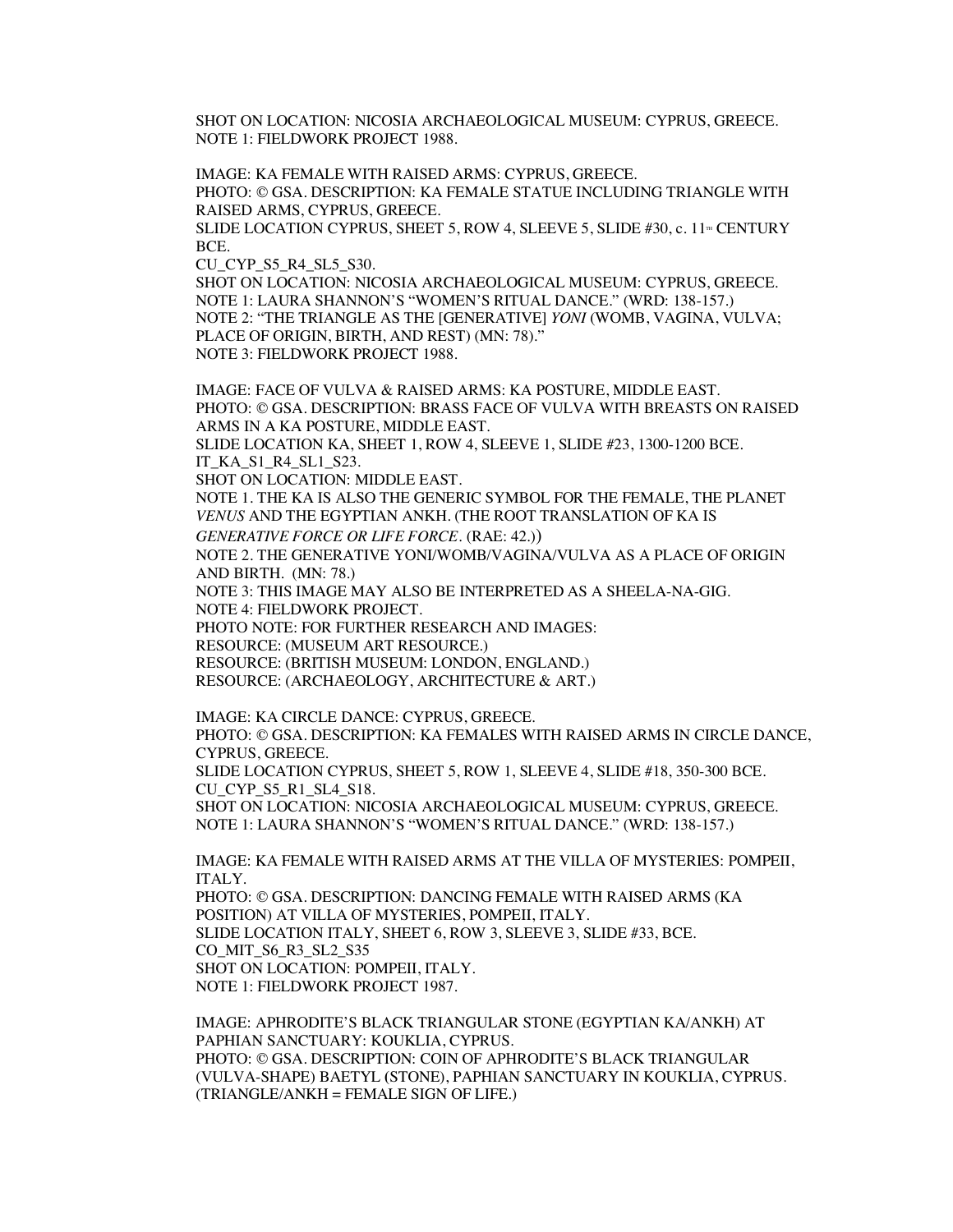SLIDE LOCATION CYPRUS, SHEET 3, ROW 3, SLEEVE 2, SLIDE #8, 425 BCE. CU CYP S3 R3 SL2 S8.

SHOT ON LOCATION: BRITISH MUSEUM: LONDON, ENGLAND.

SHOT NOTE 1: THE KA IS ALSO THE GENERIC SYMBOL FOR THE FEMALE, THE PLANET *VENUS*, AND THE EGYPTIAN ANKH. (RGS.) (SOURCE: ENTRY ABOVE.) NOTE 2: COMPARISON ALSO NOTED AT KING TUT EXHIBIT, DE YOUNG MUSEUM (SAN FRANCISCO, CA; 6-27-09).

NOTE 3: AN ICONOGRAPHIC INTERPRETATION OF THE ANKH INCLUDES HIEROS GAMOS. (APL: 2-23-1999.)

NOTE 4: "THE HIEROS GAMOS FROM WHENCE A ROYAL SOVEREIGN GETS HIS [OR HER] POWER AND THIS IS THE GODDESS HERSELF (APL: 2-23-1999)." NOTE 5: "THE KA IS ALSO THE GENERIC SYMBOL FOR THE FEMALE, THE PLANET *VENUS* AND THE EGYPTIAN ANKH (RGS)." (SOURCE IS ENTRY ABOVE.) NOTE 6: FIELDWORK PROJECT 2002.

IMAGE: KA PETROGLYPH AT KING'S TRAIL: WAIKOLOA, HAWAII. PHOTO: © GSA. DESCRIPTION: KA PETROGLYPH, KING'S TRAIL WAIKOLOA, HAWAII. SLIDE LOCATION HAWAII, SHEET 1, ROW 3, SLEEVE 3, SLIDE #3, BCE. CU\_HAW\_S1\_R3\_SL3\_S3. SHOT ON LOCATION: BIG ISLAND, HAWAII. NOTE 1: FIELDWORK PROJECT 1994.

IMAGE: KA DEITY PETROGLYPH AT KING'S TRAIL: WAIKOLOA, HAWAII. PHOTO: © GSA. DESCRIPTION: PETROGLYPH OF A DEITY WITH RAISED ARMS IN KA POSTURE, KING'S TRAIL, WAIKOLOA, HAWAII. SLIDE LOCATION HAWAII, SHEET 1, ROW 2, SLEEVE 2, SLIDE #35, BCE. CU\_HAW\_S1\_R2\_SL2\_S35. SHOT ON LOCATION: BIG ISLAND, HAWAII. NOTE 1: FIELDWORK PROJECT 1994.

IMAGE: KA GODDESS ISIS: EGYPT. PHOTO: © GSA. DESCRIPTION: SARCOPHAGUS WITH KA GODDESS ISIS IN STAR STUDDED GOWN. EXTERIOR INC. KING PSUSENNES I AND OSIRIS. SLIDE LOCATION EGYPT, SHEET 41, ROW 2, SLEEVE 3, SLIDE #374, BCE. CO\_EGY\_S41\_R2\_SL3\_S374.jpg SHOT ON LOCATION: MUSEUM OF EGYPTIAN ANTIQUITIES: CAIRO, EGYPT. NOTE 1:

A FURTHER INTERPRETATION OF THE KA SYMBOL IS THE SARCOPHAGUS OF ISIS: WITH HER HANDS HELD ABOVE HER HEAD IN A CELEBRATION ORANT POSTURE (DM: 12), SHE DRAWS DOWN THE UNIVERSAL KA ENERGY INTO HER PERSONAL BA SPIRIT SOUL. AS UNDERWORLD GODDESS OF DEATH AND TRANSITION, ISIS RE–MEMBERS, RE–VIVES HER BA SPIRIT SOUL (BIRD) WITH THE UNIVERSAL KA OR SPIRIT SPARK (RGS). (RGS: 1900-1800, DAWNING OF THE AFRICAN ALPHABET AND THE ANICONIC GODDESS TRIANGLE).

NOTE 2: FOR A FULLER DISCUSSION ON THE KA BA, SEE *MYTH OF THE GODDESS*. (MG: 245-246.)

NOTE 3: FOR AN EXCELLENT ROCK ART ORANT EXAMPLE, SEE: ANATI, EMMANUEL. *ROCK-ART IN CENTRAL ARABIA*. VOL. I. LOUVAIN, FRANCE: INSTITUT ORIENTALISTE, 1968. 76-78, FIG. 43 AND PLATE XXIV. (RACA.) NOTE 4: FIELDWORK PROJECT 1985-1989.

IMAGE: BA – BIRD OR BA – SOUL: EGYPT. PHOTO: © GSA. DESCRIPTION: BA BIRDS, \* EGYPT.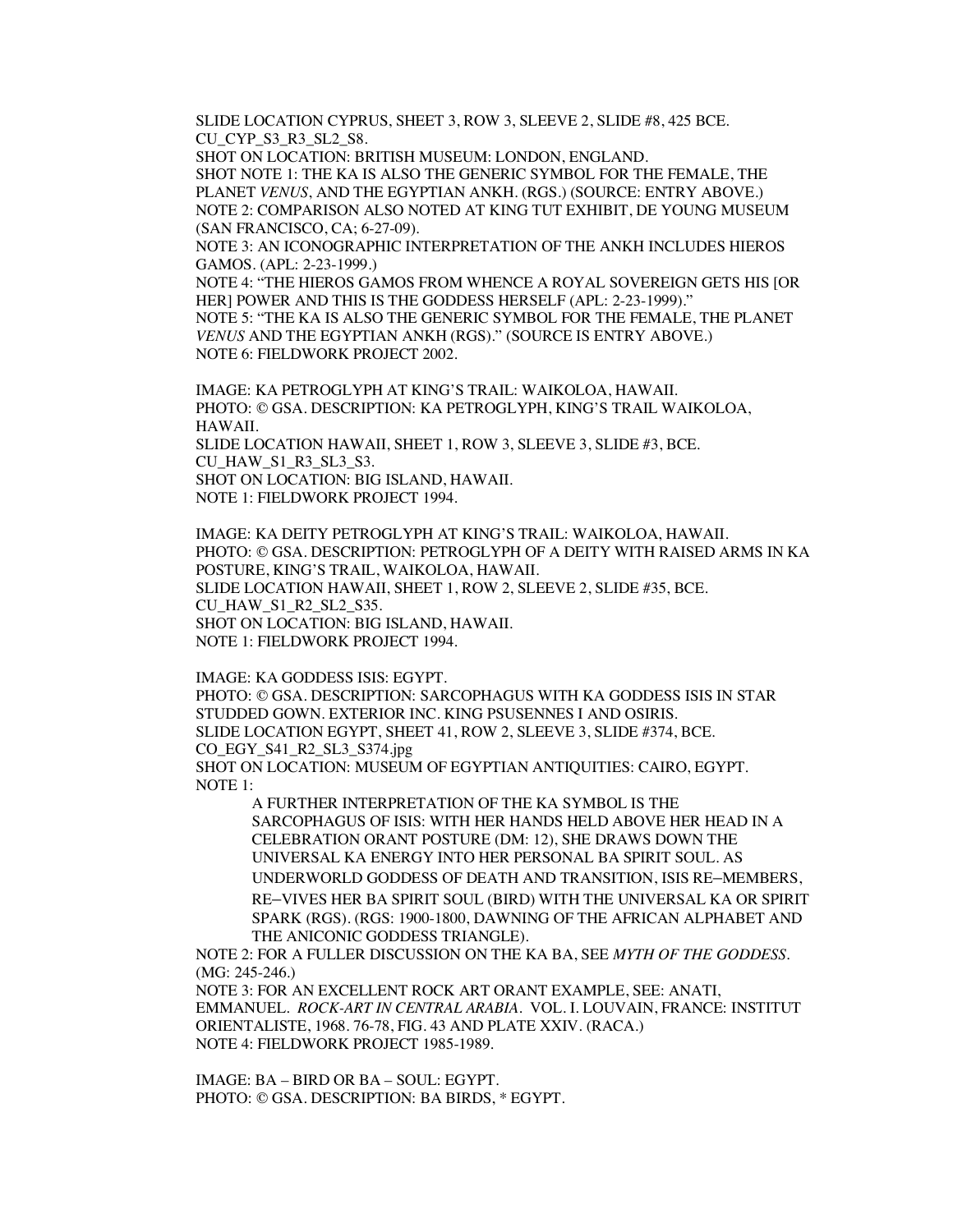SLIDE LOCATION EGYPT, ADDENDUM 2, ROW 4, SLEEVE 3, SLIDE #13, 700-300 BCE. CO\_EGY\_AD2\_R4\_SL3\_S13.jpg

SHOT ON LOCATION: BRITISH MUSEUM: LONDON, ENGLAND.

NOTE 1 RE. BA – BIRD OR BA – SOUL.

\* 'IN A PARALLEL IMAGE,' THE PERSONAL BA – SOUL IS ONE'S SPIRIT SOUL THAT DURING THE DEATHING PROCESS MAY HOVER OR APPEAR AS A BIRD TO JOIN WITH THE KA SOUL, THE UNIVERSAL, GAIAN – LIFE – FORCE, THE GREAT MOTHER WHO BECKONS: 'BEHOLD I AM BEHIND THEE, I AM THY TEMPLE, THY MOTHER, FOREVER AND FOREVER.' TO DIE IS TO REUNITE WITH ONE'S KA (KG: 63, 67; MG: 245-46; RGS).

NOTE 2: FIELDWORK PROJECT 1998-2002.

PHOTO NOTE: ENHANCEMENT AS UNDEREXPOSED, CHRISI KARVONIDES.

IMAGE: BA – BIRD OR BA – SOUL: EGYPT.

PHOTO: © GSA. DESCRIPTION: BA BIRDS, \* EGYPT.

SLIDE LOCATION EGYPT, ADDENDUM 2, ROW 4, SLEEVE 2, SLIDE #11, 700-300 BCE. CO\_EGY\_AD2\_R4\_SL2\_S11.jpg

SHOT NOTE 1 RE. BA – BIRD OR BA – SOUL.

\* 'IN A PARALLEL IMAGE,' THE PERSONAL BA – SOUL IS ONE'S SPIRIT SOUL THAT DURING THE DEATHING PROCESS MAY HOVER OR APPEAR AS A BIRD TO JOIN WITH THE KA SOUL, THE UNIVERSAL, GAIAN – LIFE – FORCE, THE GREAT MOTHER WHO BECKONS: 'BEHOLD I AM BEHIND THEE, I AM THY TEMPLE, THY MOTHER, FOREVER AND FOREVER.' TO DIE IS TO REUNITE WITH ONE'S KA (KG: 63, 67; MG: 245-46; RGS).

NOTE 2: FIELDWORK PROJECT 1998-2002.

PHOTO NOTE: ENHANCE AS UNDEREXPOSED, CHRISI KARVONIDES' TEAM.

IMAGE: OWL BA – BIRD GODDESS" KARNAK, EGYPT.

PHOTO: © GSA. DESCRIPTION: OWL BA–BIRD GODDESS. \*

SLIDE LOCATION EGYPT, SHEET 27, ROW 1, SLEEVE 1, SLIDE #119, BCE. CO\_EGY\_S27\_R1\_SL1\_S119.jpg

SHOT ON LOCATION: KARNAK OPEN AIR MUSEUM: EGYPT, MUSEUM. NOTE 1 RE. BA – BIRD OR BA – SOUL.

> \* 'IN A PARALLEL IMAGE,' THE PERSONAL BA – SOUL IS ONE'S SPIRIT SOUL THAT DURING THE DEATHING PROCESS MAY HOVER OR APPEAR AS A BIRD TO JOIN WITH THE KA SOUL, THE UNIVERSAL, GAIAN – LIFE – FORCE, THE GREAT MOTHER WHO BECKONS: 'BEHOLD I AM BEHIND THEE, I AM THY TEMPLE, THY MOTHER, FOREVER AND FOREVER.' TO DIE IS TO REUNITE WITH ONE'S KA (KG: 63, 67; MG: 245-46; RGS).

NOTE 2: FIELDWORK PROJECT 1989.

IMAGE WINGED WISDOM KA – GODDESS LILITH: NEAR EAST. PHOTO: © GSA. DESCRIPTION: WINGED KA – GODDESS LILITH (OR POSSIBLY ISHTAR?) WITH CROWN OF HORNS AND TALON BIRD FEET STANDING ON TWO BACK–TO–BACK HORNED ANIMALS. (IMAGE IS NOT TO BE CONFUSED WITH THE BURNEY RELIEF.) (IQ: 6, 179.) SLIDE LOCATION NEAR EAST, SHEET 4, ROW 1, SLEEVE 3, SLIDE #16E, 2000-1600 BCE CU\_NEA\_S4\_R1\_SL3\_S16E.jpg SHOT ON LOCATION: MUSÉE DU LOUVRE: PARIS, FRANCE. NOTE 1: KA (ORANT) POSTURE: STANDING IN A CELEBRATION POSTURE WITH ARMS RAISED OVERHEAD. (DM: 12.) NOTE 2: "THE KA IS ALSO THE GENERIC SYMBOL FOR THE FEMALE, THE PLANET

*VENUS* AND THE EGYPTIAN ANKH (RGS)." (SOURCE IS ENTRY ABOVE.)